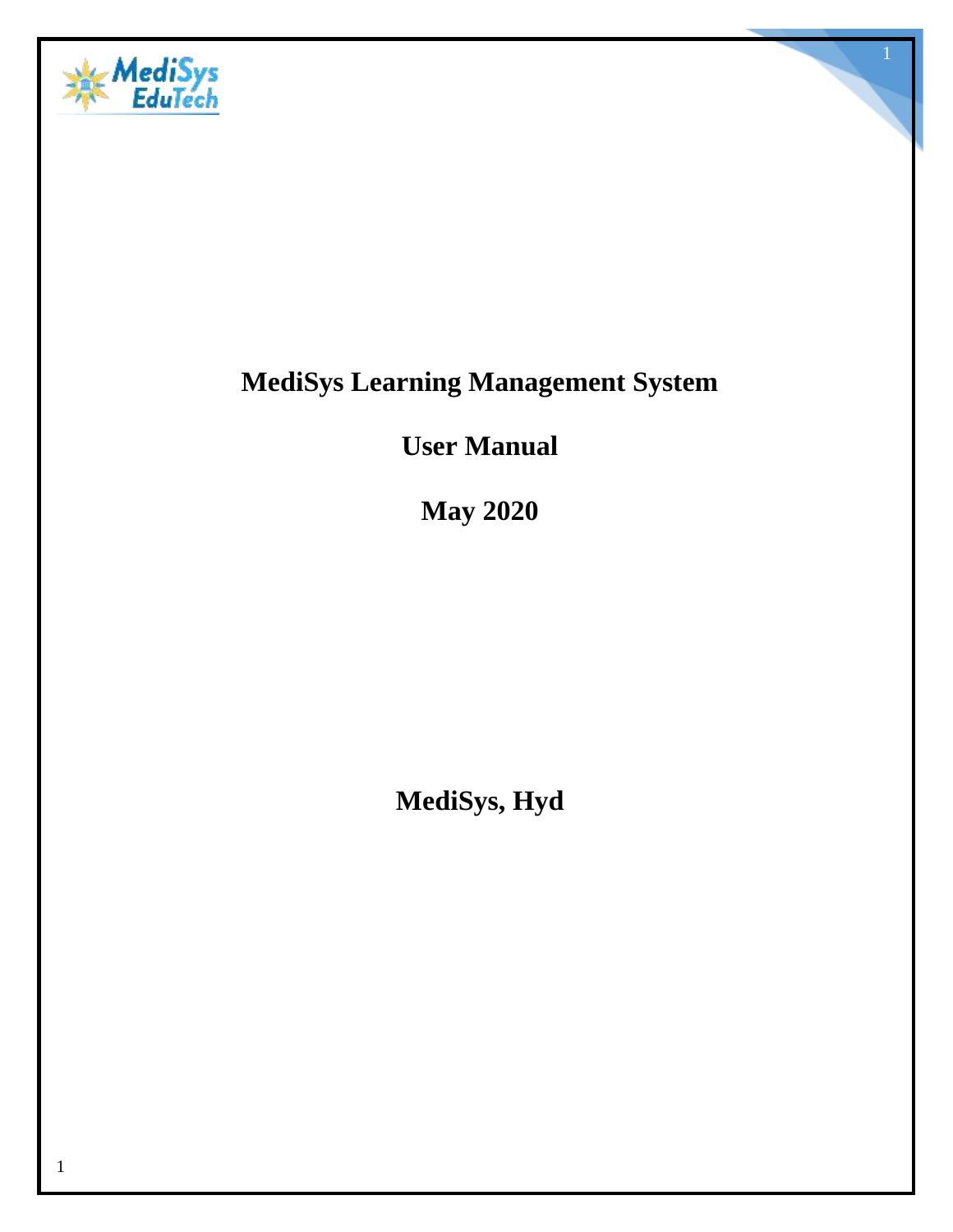## **Contents**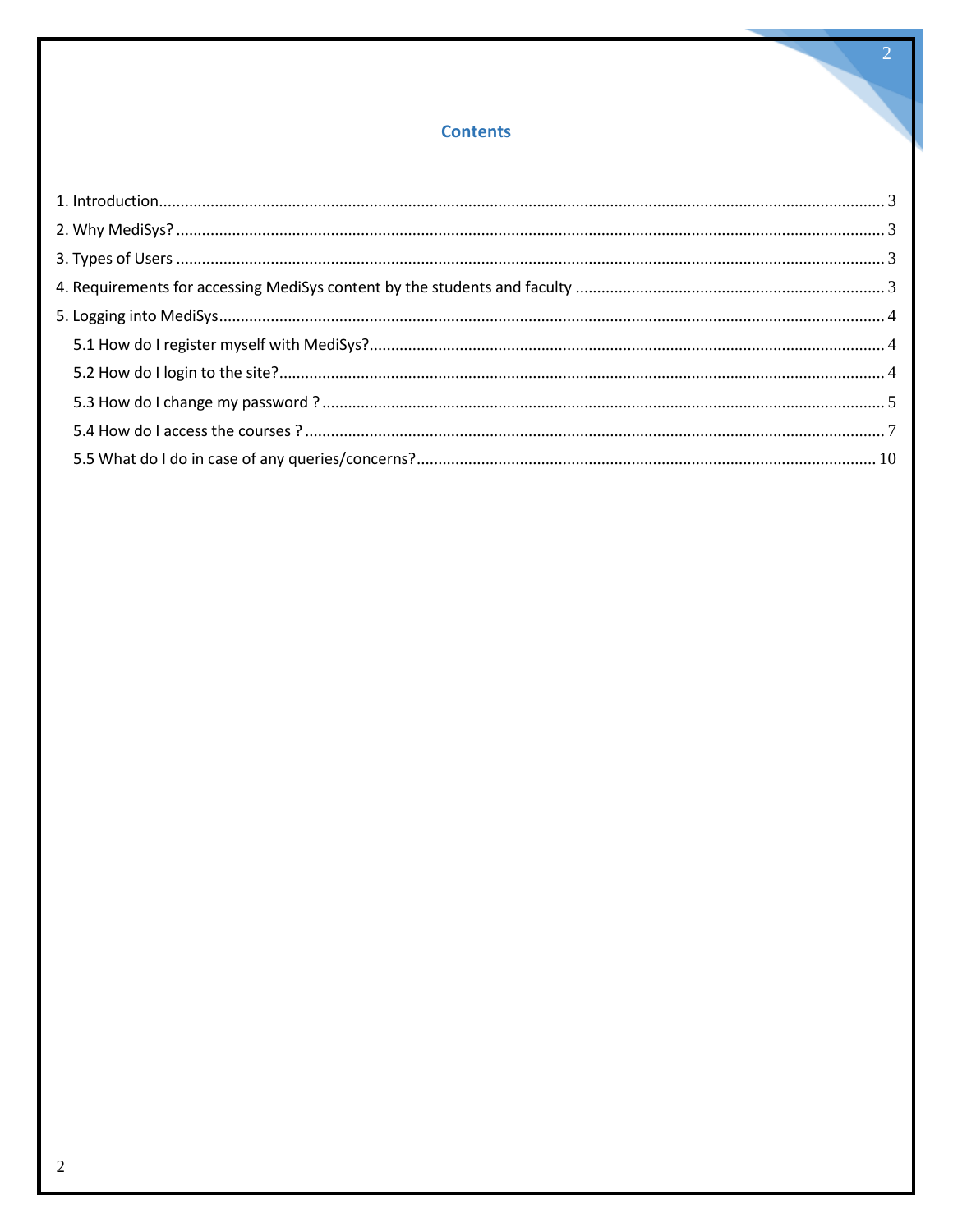#### <span id="page-2-0"></span>**1. Introduction**

MediSys designs and creates curriculum based e-learning materials. A rich array of video/animation exhibits, completely integrated with the text in the digital book, greatly assists in comprehension of concepts and therefore improving learning outcomes. Students can use the same content as the primary reading material for revision & reinforcement of the learning.

3

As faculty aids, they serve to enhance the efficiency of teaching (and teachers), while they can also support selfdirected learning as well as remedial group learning.

#### <span id="page-2-1"></span>**2. Why MediSys?**



#### <span id="page-2-2"></span>**3. Types of Users**

There are 3 types of users:

- **Students:** Have access to the materials and various types of exhibits on the platform for facilitating the learning by the Teachers or by the offerings from MediSys EduTech company.
- **Teachers/Faculty:** Responsible for developing their own content and assigning them to the batch of students
- **Administrator:** Responsible for the functionality of the system, administers access rights, passwords, courses created.

#### <span id="page-2-3"></span>**4. Requirements for accessing MediSys content by the students and faculty**

Windows PC/Desktop with an internet browser such as Mozilla Firefox, Microsoft Edge, Google Chrome, etc.;

- Cookies activated
- Pop-up windows enabled
- **Browser Plugin**: Adobe Flash Player plugin to be installed on browser
- **Bandwidth:** Minimum 1Mbps or above
- Speakers to listen to sounds
- **Please Note**: Content cannot be accessed from iphone/iPad/Android devices/Android Tabs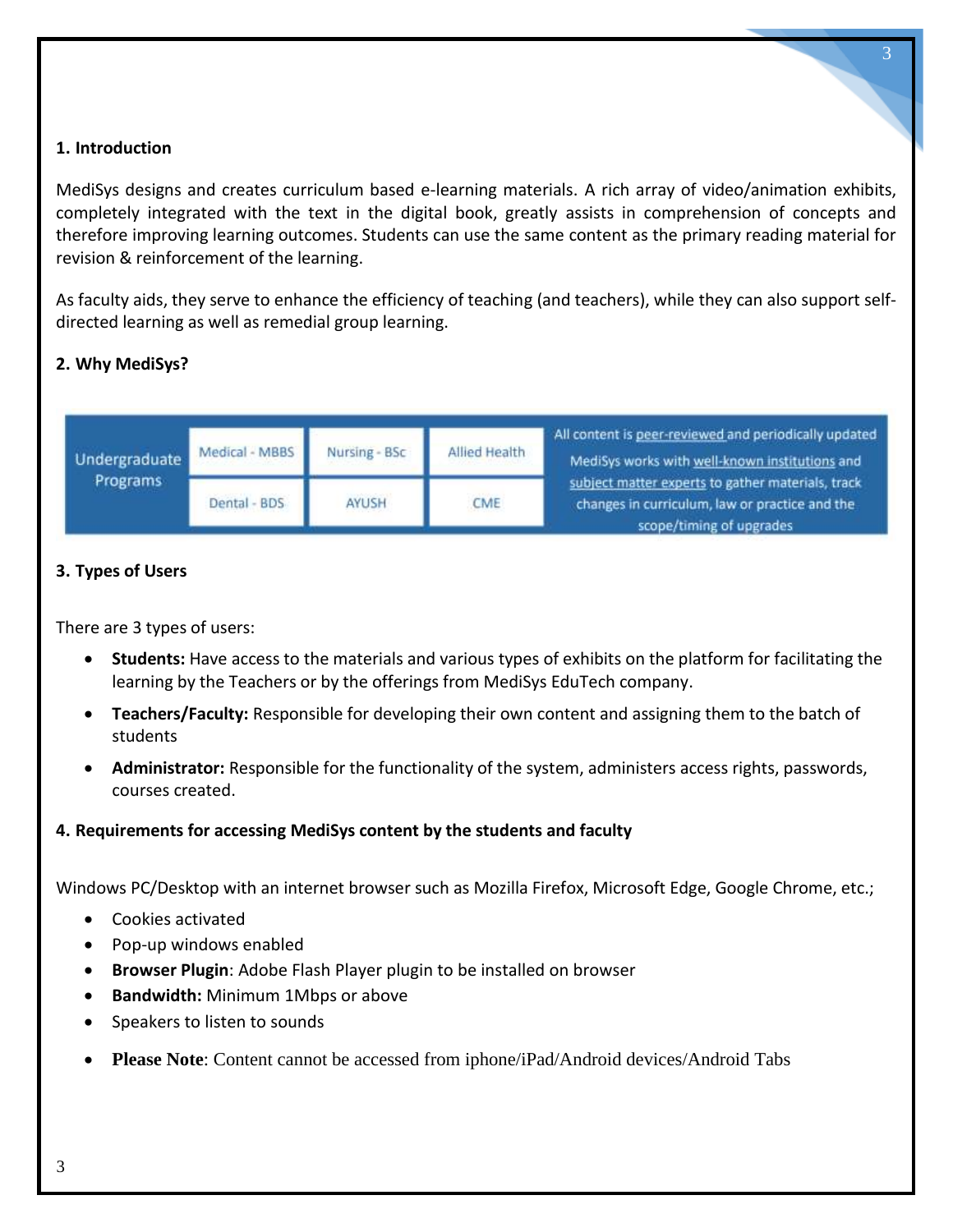#### <span id="page-3-0"></span>**5. Logging into MediSys**

5.1 How do I register myself with MediSys?

<span id="page-3-1"></span>In order to register, one needs to contact the system administrator and request registration. In order to obtain registration, it is required to submit details like name, email, phone number and year of study of students through an email.

#### 5.2 How do I login to the site?

<span id="page-3-2"></span>Users will receive an email with login details through an email as well as message will be triggered to the registered phone number during the registration process.

- Login using the updated version of any of the following browsers on your windows desktop or laptop. Google Chrome | Mozilla Firefox | C New Microsoft Edge
- **[https://lms.medisysedutech.com/](https://institution.medisysedutech.com/)**



### **What Do You Want to Learn**

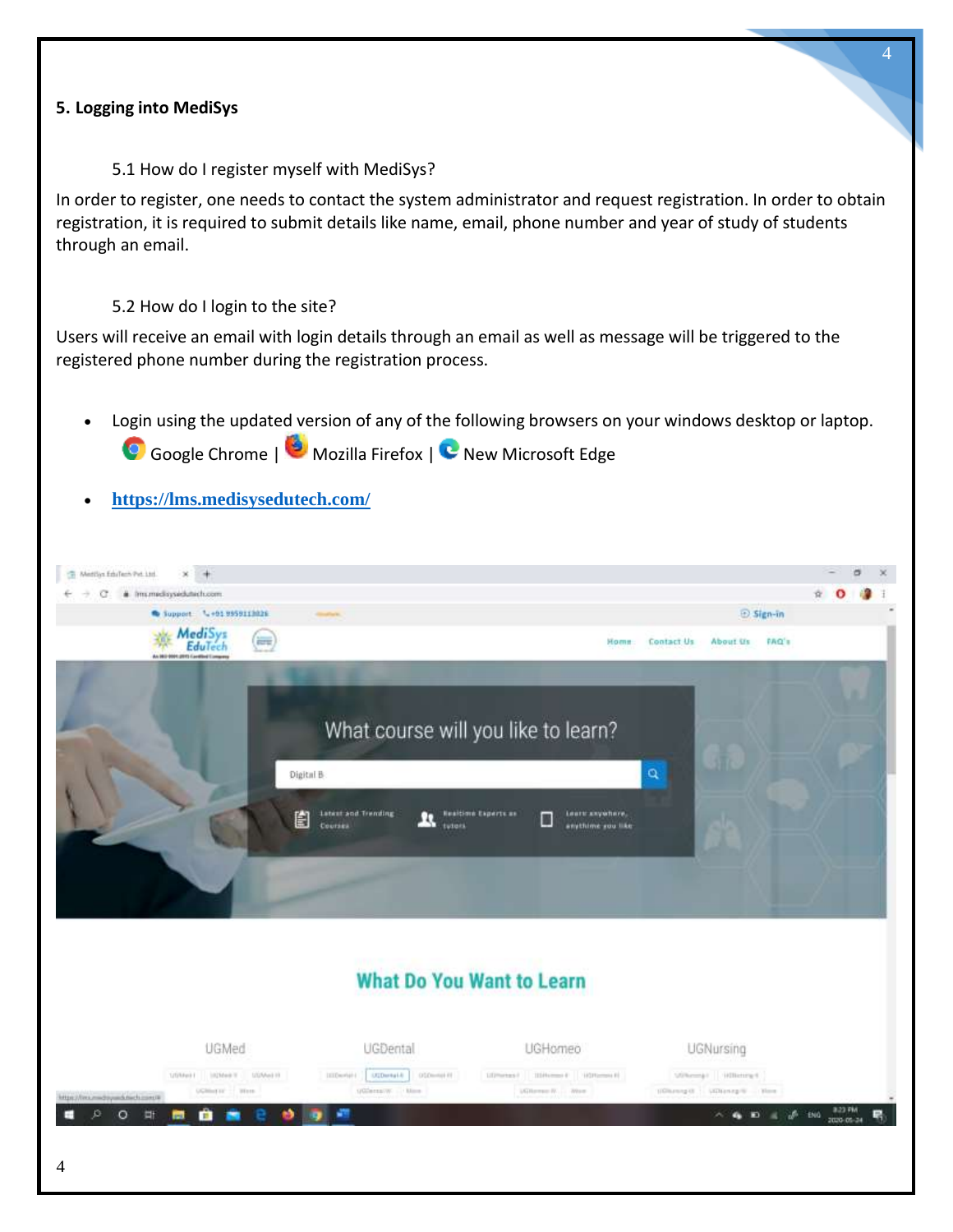| Meetiya Edullech Pet Ltd. |                     |                                              |                 |                  |                               |
|---------------------------|---------------------|----------------------------------------------|-----------------|------------------|-------------------------------|
| Imumelisysedutech.com     |                     |                                              |                 |                  | Ř                             |
| Mediays                   |                     |                                              |                 |                  | <b>ANGELO</b><br><b>COLOR</b> |
|                           |                     |                                              |                 |                  |                               |
|                           |                     | Sign-in into your account                    |                 |                  |                               |
|                           | <b>SHILLER CAME</b> |                                              |                 |                  |                               |
|                           | a                   | MediSys LMS Sign-in<br>Uvername(firmalisi) * |                 |                  |                               |
|                           |                     | Password <sup>1</sup>                        |                 |                  |                               |
|                           |                     |                                              | Ferget assowed? |                  |                               |
|                           |                     | <b>CLOSE</b><br>100-11                       |                 |                  |                               |
| <b>UGMed</b>              |                     | <b>UGS</b> edgall                            | UGHtHies        | <b>UIPJUGHIO</b> |                               |

5

Your **Username** is your email id provided during the registration process.

Your **Password** is the phone number registered.

5.3 How do I change my password ?

<span id="page-4-0"></span>You can change your password by simply clicking on the **Forgot password?** button in the Sign in dialog box.

Submit your registered email id and click on *Sent OTP*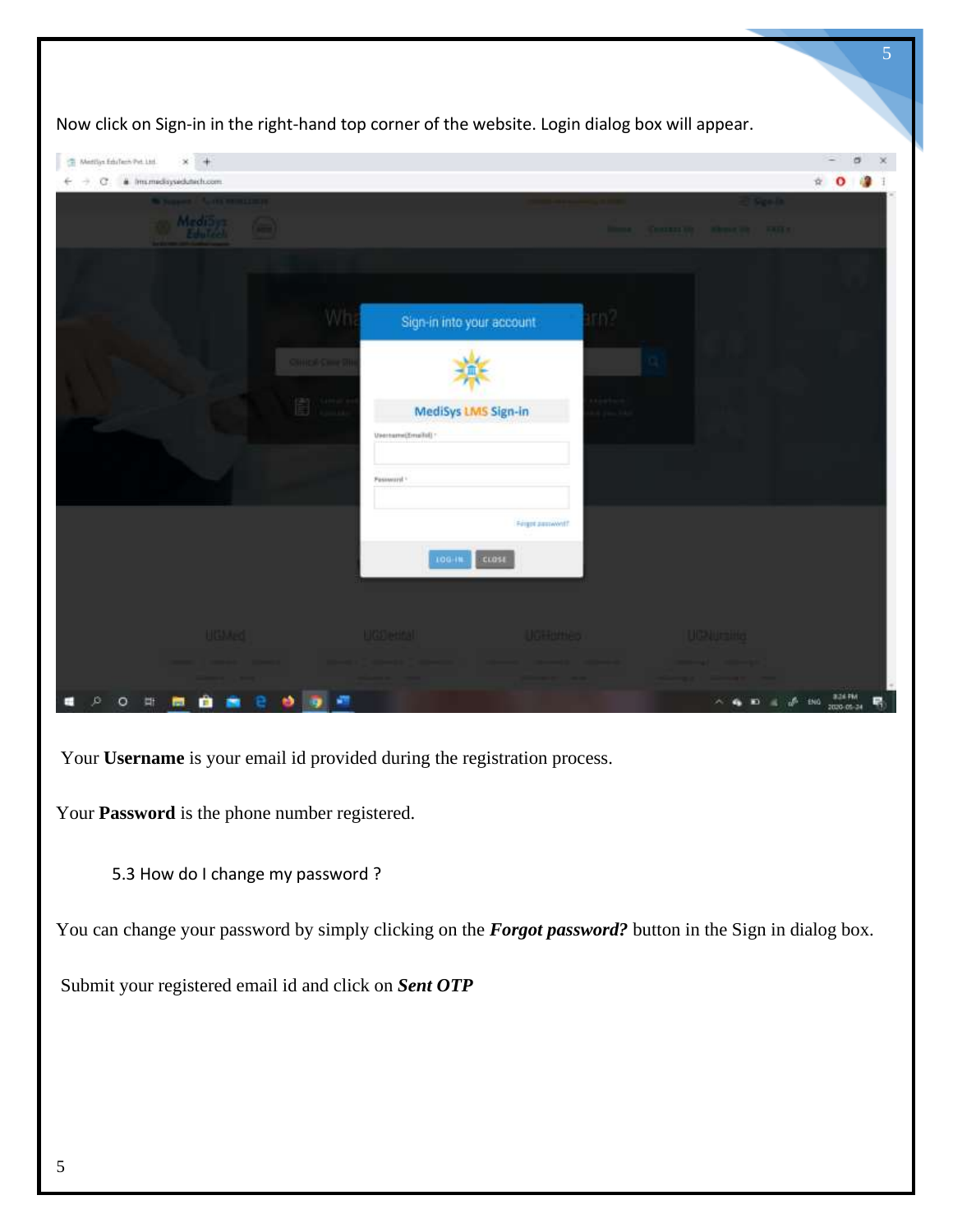|                     | Reset your password |                 |
|---------------------|---------------------|-----------------|
| Username(EmailId) * |                     |                 |
|                     |                     | <b>SEND OTP</b> |

6

A 6 digit OTP is sent to your registered phone Number

| <b>SUBMIT OTP</b> |
|-------------------|

Now,enter the new password ,enter the confirm password and click on **Submit** button.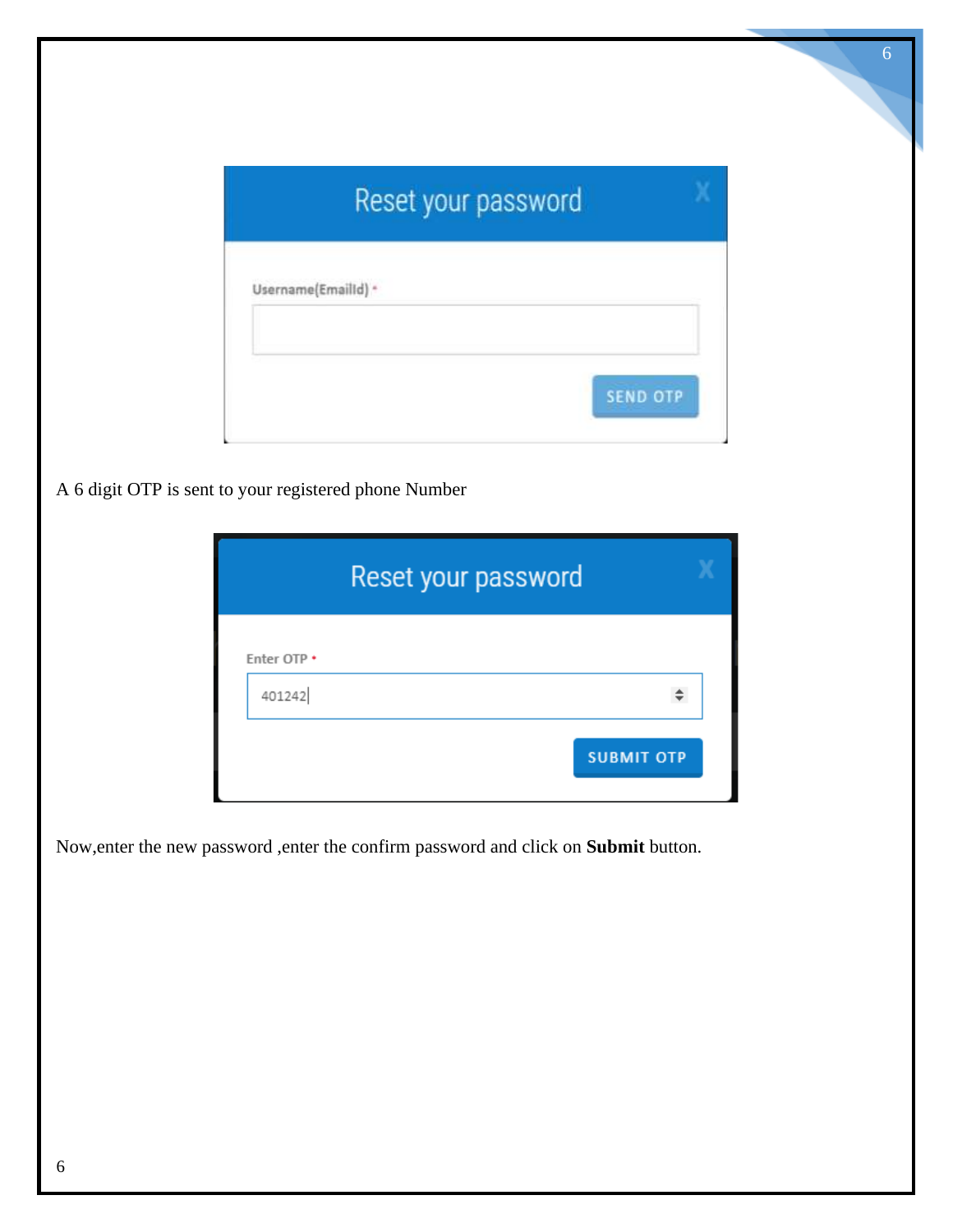<span id="page-6-0"></span>

|                                 | ×<br>Reset your password                                                                          |
|---------------------------------|---------------------------------------------------------------------------------------------------|
|                                 | Enter new password*<br>                                                                           |
|                                 | Confirm password*<br>                                                                             |
|                                 | <b>SUBMIT</b>                                                                                     |
|                                 | You will receive the message that your password has been set.                                     |
|                                 |                                                                                                   |
|                                 | Reset your password                                                                               |
|                                 | Password updated please login again with new password                                             |
|                                 | OKAY                                                                                              |
|                                 | 5.4 How do I access the courses ?                                                                 |
|                                 | After logging in click the My Courses link in top menu to access content/courses available to you |
| a ISO 5001-2015 Certified Compa | Contact Us<br>About Us<br>FAQ's<br>Home<br><b>MyCourses</b>                                       |
|                                 | You will then be prompted to Enable Flash. Click on Enable Flash and the Click on Allow           |
|                                 |                                                                                                   |
|                                 |                                                                                                   |
| 7                               |                                                                                                   |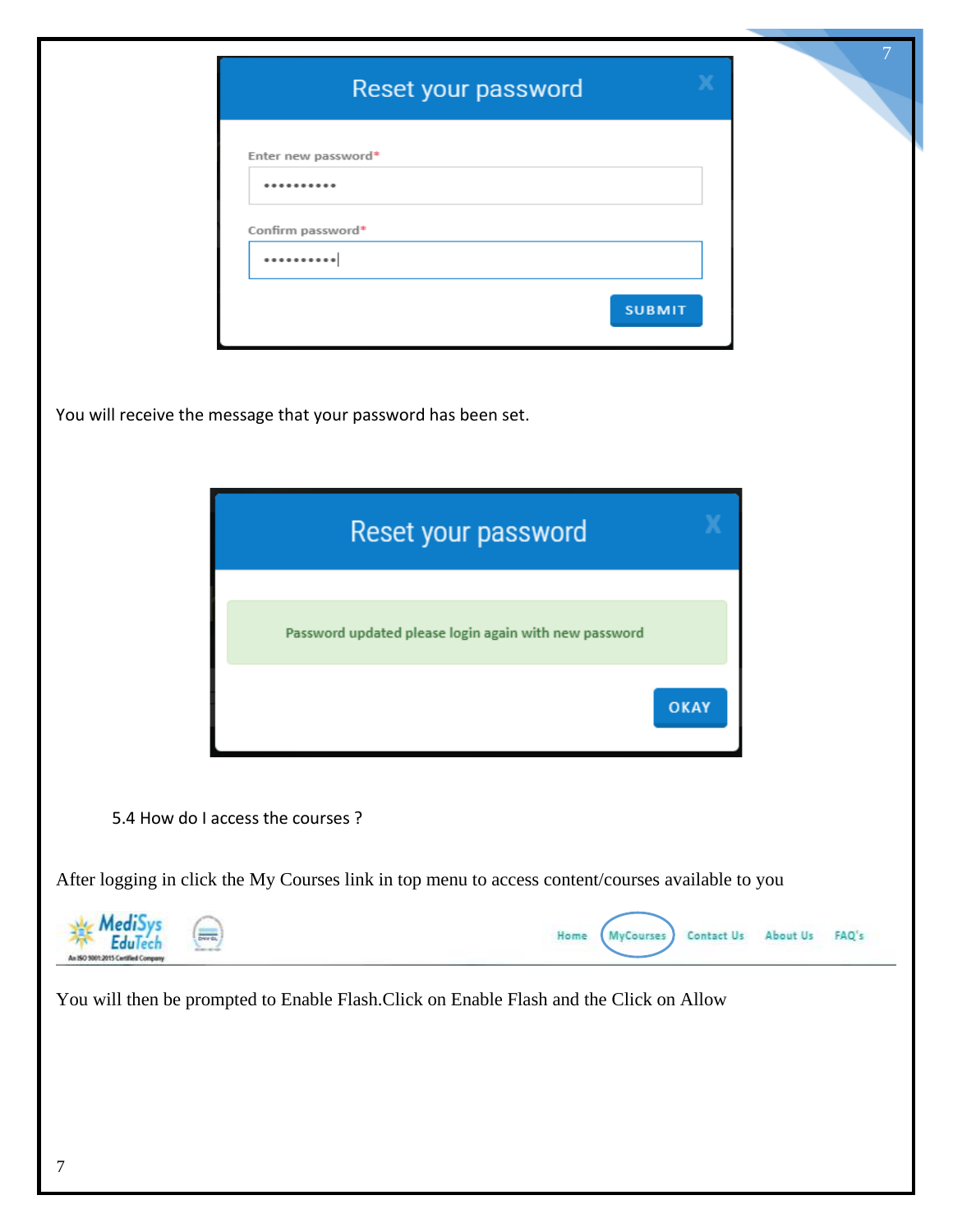

| <b>My AVLectures</b> |
|----------------------|
|----------------------|

| <b>UGMED-II AV Lectures</b> |               | <b>UGMED-III AV Lectures</b> |                     | <b>UGMED-IV AV Lectures</b> |                      |
|-----------------------------|---------------|------------------------------|---------------------|-----------------------------|----------------------|
| ٣<br>Days Left : 51 days    | ⋒<br>119:58:1 | M<br>Days Left : 51 days     | $\odot$<br>119:44:5 | 彦<br>Days Left : 51 days    | $\Omega$<br>119:53:1 |
| <b>O</b> ATTEND             |               | <b>O</b> ATTEND              |                     | <b>O</b> ATTEND             |                      |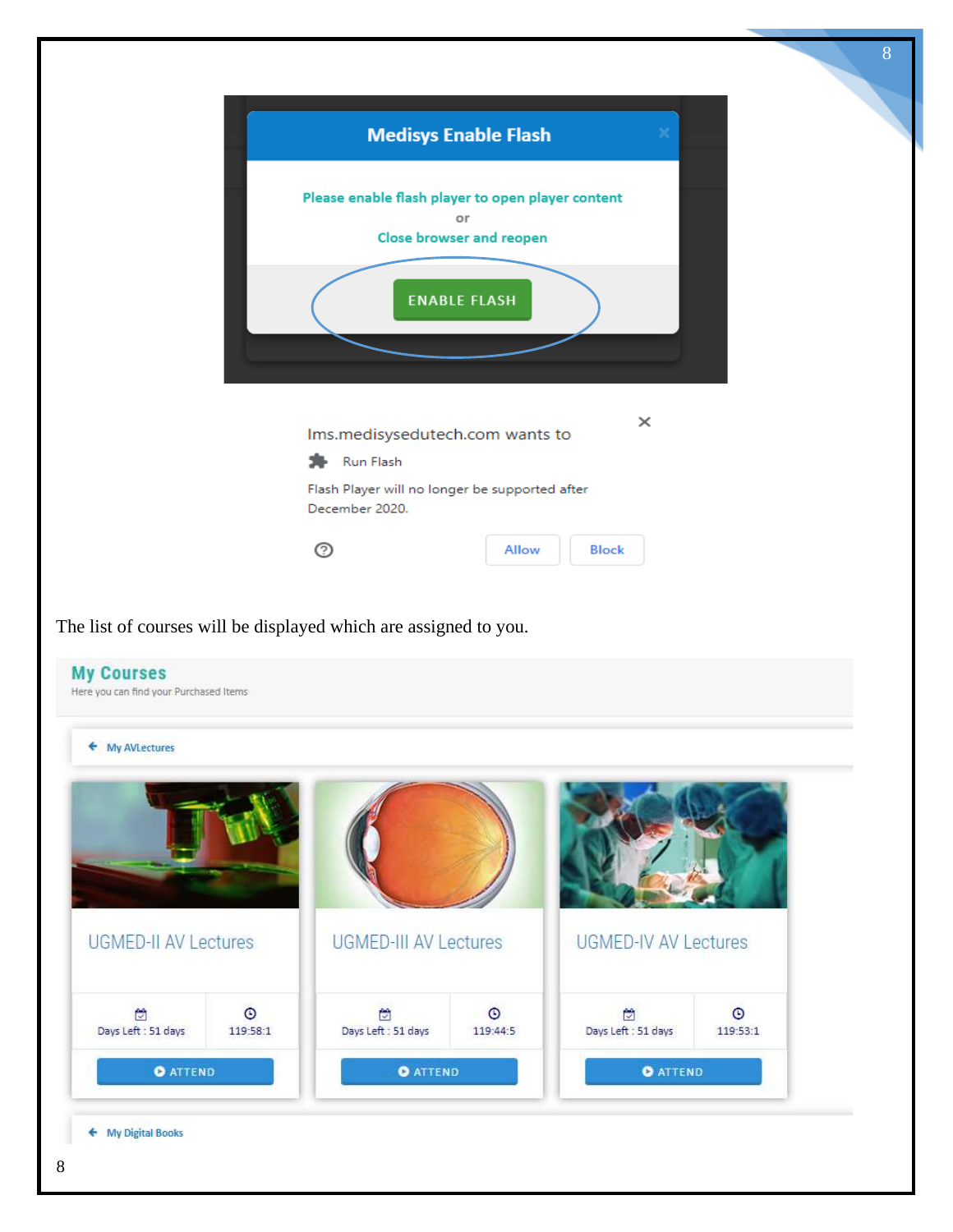| 9<br>Select the desired course and click on the <i>Attend</i> button.                                                   |
|-------------------------------------------------------------------------------------------------------------------------|
| <b>UGMED-III AV Lectures</b><br>Lessons;<br>Reviews<br>★★★★☆ (300 review)<br>(742)<br><b>+BACK TO LIST</b>              |
| <b>COURSE - CONTENT INDEX</b>                                                                                           |
| $-$ UGMED - III                                                                                                         |
| $-$ ENT                                                                                                                 |
| $-$ Ear                                                                                                                 |
| - Anatomy of Ear                                                                                                        |
| - Anatomy and Development External, Middle and Inner Ear-I                                                              |
| Anatomy and Development External, Middle and Inner Ear-I_01                                                             |
| Anatomy and Development External, Middle and Inner Ear-I_02                                                             |
| Anatomy and Development External, Middle and Inner Ear-I - Quiz                                                         |
| Click on the desired element and start learning.<br><b>Anatomy and Development</b><br>of External, Middle and Inner Ear |

**DEFEND** 

 $\boxed{\mathbf{x}}$ 

 $\mathbf{r}$ 

P.

**Sateral** 

 $\blacktriangleright$  Medial